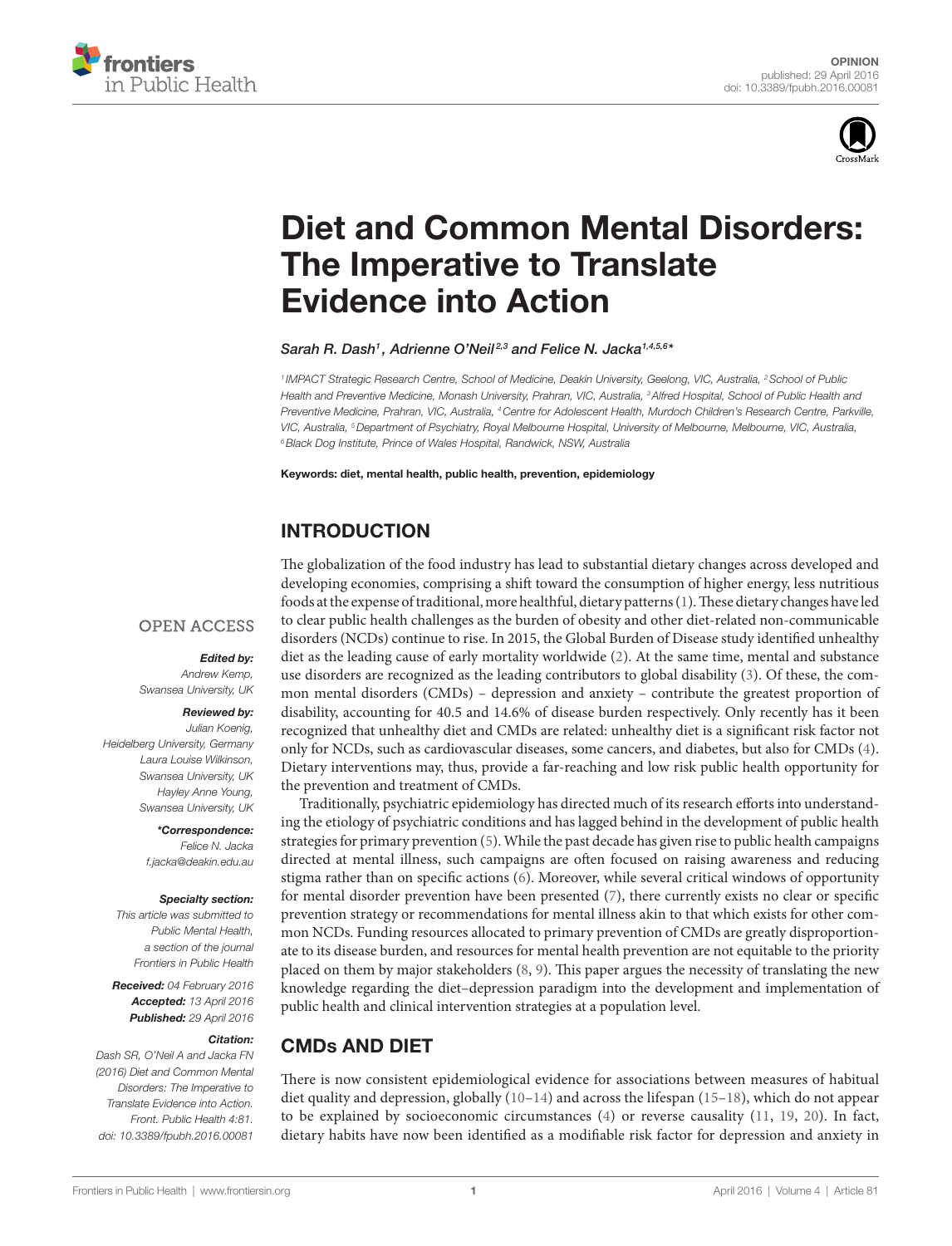several recent systematic reviews [\(21–](#page-2-16)[23\)](#page-2-17). The literature suggests that a good quality diet is characterized by high consumption of fruits, vegetables, whole grains, nuts, seeds, and fish while limiting intake of processed foods [\(24\)](#page-3-0). Evidence at the clinical trial level indeed provide promising data; two new interventions indicate that preventing depression using dietary improvement as a strategy is possible [\(25](#page-3-1), [26](#page-3-2)). Another systematic review has identified preliminary evidence for dietary improvement as a treatment strategy for symptoms of CMDs [\(24](#page-3-0)). There are also extensive animal and human data pointing to the biological underpinnings of CMDs that are modulated by diet, with gut microbiota and inflammatory pathways gaining particularly attention ([27](#page-3-3), [28](#page-3-4)), in addition to brain plasticity pathways in humans ([29\)](#page-3-5). While the link between individual nutrients, supplements, and mental disorder treatment has been studied, this discussion aims to focus on prevention and treatment through a whole-of-diet approach to mental health [\(30–](#page-3-6)[32\)](#page-3-7). Results from ongoing and future intervention studies are essential to continuing to strengthen this evidence base, as well as advancing the diet–depression paradigm, and must be a funding and research priority [\(5](#page-2-4)).

## WHY ACT NOW?

Given the strength and consistency of the epidemiological and animal evidence, coupled with the emerging evidence from intervention studies, we contend that diet should be considered a risk factor for the onset of CMDs, with public health messages and strategies developed that build on this new understanding. These will have the added benefit of targeting the non-communicable conditions that are so commonly comorbid with CMDs and which are responsible for a significant proportion of premature deaths worldwide [\(33](#page-3-8)). Moreover, dietary recommendations that focus on mental health may have more salience for the public, given that the possible consequences of unhealthy diets – heart disease, diabetes, and cancer – may be perceived as distal, while mental health is a far more proximal consequence for many. This is particularly the case for young people who are especially affected by both detrimental dietary changes ([34\)](#page-3-9) and mental health issues ([35\)](#page-3-10). Although obesity may be considered a key indicator of lifestyle, most epidemiological studies in this field demonstrated that the relationship between diet and depression exists independently of body mass index ([11,](#page-2-13) [20](#page-2-15), [36](#page-3-11)). Furthermore, improvements in mood may precede weight loss and may also provide more tangible and immediate benefits that encourage sustaining health behaviors, with weight or obesity management a possible downstream benefit [\(37](#page-3-12)[–39](#page-3-13)).

Despite advances in aspects of mental health care, researchers and clinicians have highlighted the shortfalls of pharmacological or individualized clinical to patient care for CMDs [\(40](#page-3-14)). While intervention studies on the diet–depression paradigm remain a priority, the current evidence base meets key Bradford Hill Criteria, with few perceivable risks to impede action [\(41\)](#page-3-15). Given the high prevalence and burden of CMDs, even slight improvements in depression through dietary intervention or prevention strategies may translate to large gains at the population level given that diet is a variable with 100% exposure.

## IMPLEMENTING DIETARY IMPROVEMENT AS A PUBLIC HEALTH STRATEGY FOR MENTAL HEALTH

There is much to be learned from previous public health movements that serve to guide the effective implementation of dietary improvement as a mental health strategy. While there is no country that has successfully managed to reverse its rising obesity trends [\(42\)](#page-3-16), other public health campaigns that have been successful in improving health outcomes at a population level – such as folic acid supplementation during pregnancy or smoking cessation – have made changes using a top-down approach, supported by political changes to policies, practices, and taxation [\(43,](#page-3-17) [44\)](#page-3-18). Implementing prevention strategies for mental health, and specific recommendations for how to proceed at community, academic, and government levels has been discussed in more detail elsewhere [\(5,](#page-2-4) [45](#page-3-19), [46](#page-3-20)). Previous behavior change models have highlighted important periods for intervention, where targeted strategies may be more successful ([47,](#page-3-21) [48\)](#page-3-22). Previous research has demonstrated that *in utero*, early life, and adolescence are particularly important periods in determining future health and, thus, may be valuable target for public health campaigns. Given that pregnancy provides a unique "teachable moment," where mothers are particularly open to receiving health advice and making behavior change, such a targeted approach to prevention of the CMDs may prove to be feasible ([49](#page-3-23)) and have important implications for the mental health of offspring.

Poor quality diet should be included within the risk assessment for major depressive disorder (MDD) within clinical care settings, with dietary recommendations and dietetic services as central components of primary care for individuals diagnosed with depressive symptoms and MDD. Moreover, given the robust evidence base for physical activity as a protective and treatment factor in depression ([50](#page-3-24), [51](#page-3-25)), and the emerging evidence for the mental health benefits of smoking cessation [\(52\)](#page-3-26), exercise recommendations and smoking cessation services should also be standard components of clinical care for at-risk patients and those with established CMDs. In other words, treatment for CMD should regard physical health as of equal importance as a treatment target when considering the mental health of a patient.

### BARRIERS TO IMPLEMENTATION

There are several key considerations for implementing public health dietary interventions for mental health. One imperative is to demonstrate clear, objective benefits to motivate both policy, local and individual health behavior change. For this, a largescale, worldwide, case-control study that calculates the percentage population attributable risk of poor diet to the incidence of CMDs will be required; akin to those that exist for heart disease, for example, INTERHEART study (2001). Additionally, wellenacted, robust interventions demonstrating efficacy and costeffectiveness will be critical. At least one clinical trial is currently underway ([53\)](#page-3-27); however, more are needed. Importantly, public health interventions aimed at reducing NCD risk factors should also assess mental health outcomes and utilize findings to assess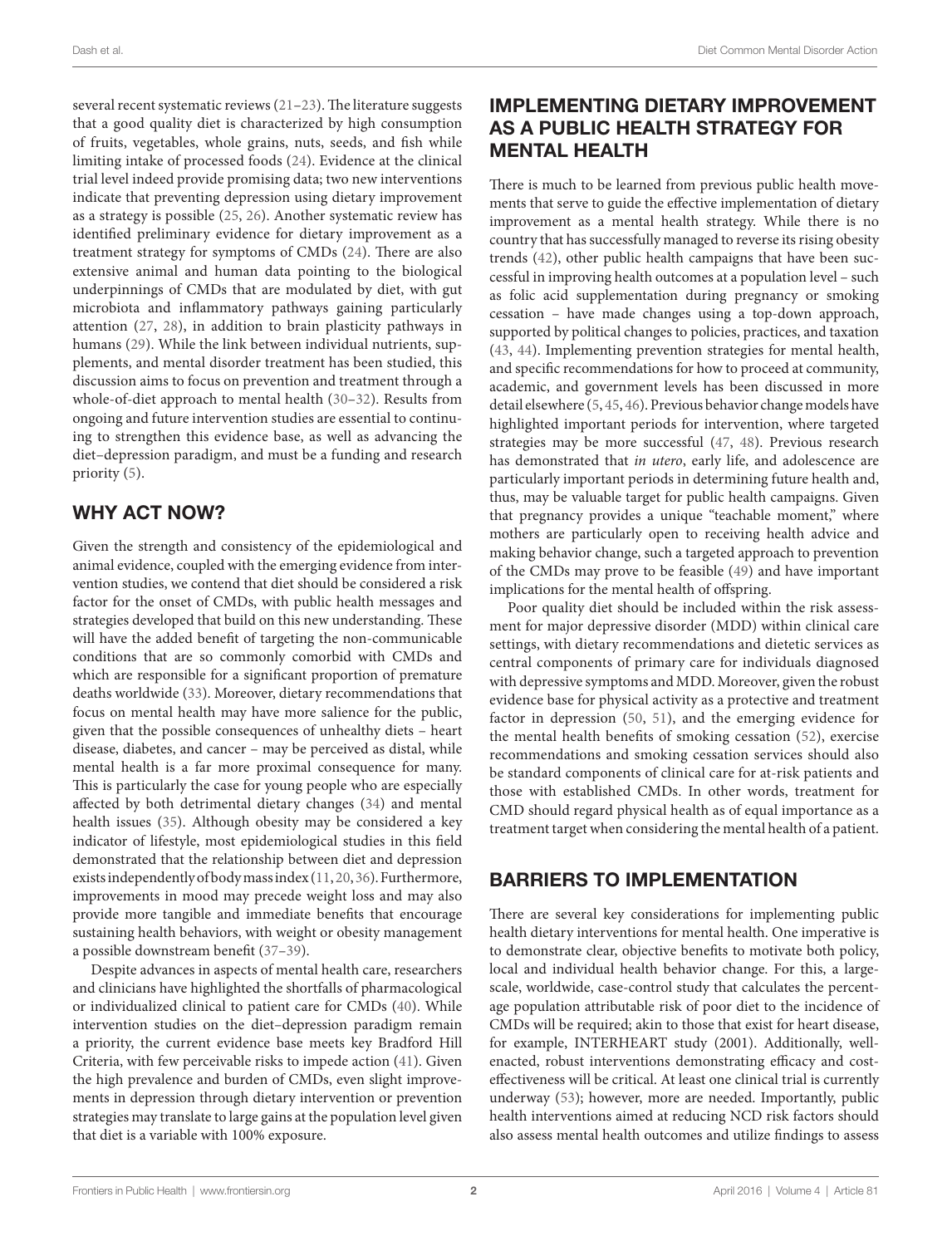the effectiveness and cost-effectiveness of such interventions. As noted by many strategies in the past, single-approach or singledisciplinary approaches to complex, multi-modal problems have limited success, and there are demands for both systems-based interventions and monitoring systems and laws, regulations, and taxation changes to achieve traction in improving health at the population level ([54\)](#page-3-28).

While some studies have demonstrated the affordability of a healthy diet [\(55\)](#page-3-29), financial incentives may be particularly important in groups with lower socioeconomic status [\(56\)](#page-3-30). Finally, ensuring access to healthful foods for those in remote and highly disadvantaged areas is a critical challenge that should be prioritized, particularly given the burden of physical and mental health problems in such areas in addition to issues of food access.

#### **CONCLUSION**

Despite increased awareness and attention, we have yet to effectively and consistency address the high prevalence and

#### **REFERENCES**

- <span id="page-2-0"></span>1. Logan AC, Jacka FN. Nutritional psychiatry research: an emerging discipline and its intersection with global urbanization, environmental challenges and the evolutionary mismatch. *J Physiol Anthropol* (2014) **33**:22. doi:[10.1186/1880-6805-33-22](http://dx.doi.org/10.1186/1880-6805-33-22)
- <span id="page-2-1"></span>2. Collaborators GBDRF, Forouzanfar MH, Alexander L, Anderson HR, Bachman VF, Biryukov S, et al. Global, regional, and national comparative risk assessment of 79 behavioural, environmental and occupational, and metabolic risks or clusters of risks in 188 countries, 1990-2013: a systematic analysis for the Global Burden of Disease Study 2013. *Lancet* (2015) **386**(10010):2287–323. doi:[10.1016/S0140-6736\(15\)00128-2](http://dx.doi.org/10.1016/S0140-6736(15)00128-2)
- <span id="page-2-2"></span>3. Whiteford HA, Degenhardt L, Rehm J, Baxter AJ, Ferrari AJ, Erskine HE, et al. Global burden of disease attributable to mental and substance use disorders: findings from the Global Burden of Disease Study 2010. *Lancet* (2013) **382**:1575–86. doi:[10.1016/S0140-6736\(13\)61611-6](http://dx.doi.org/10.1016/S0140-6736(13)61611-6)
- <span id="page-2-3"></span>4. Jacka FN, Cherbuin N, Anstey KJ, Butterworth P. Dietary patterns and depression symptoms over time: examining the relationships with socioeconomic position, health behaviours and cardiovascular risk. *PLoS One* (2014) **9**(1):e87657. doi:[10.1371/journal.pone.0087657](http://dx.doi.org/10.1371/journal.pone.0087657)
- <span id="page-2-4"></span>5. Jacka FN, Reavley NJ, Jorm AF, Toumbourou JW, Lewis AJ, Berk M. Prevention of common mental disorders: what can we learn from those who have gone before and where do we go next? *Aust N Z J Psychiatry* (2013) **47**(10):920–9. doi:[10.1177/0004867413493523](http://dx.doi.org/10.1177/0004867413493523)
- <span id="page-2-5"></span>6. Dumesnil H, Verger P. Public awareness campaigns about depression and suicide: a review. *Psychiatr Serv* (2009) **60**(9):1203–13. doi:[10.1176/appi.](http://dx.doi.org/10.1176/appi.ps.60.9.1203) [ps.60.9.1203](http://dx.doi.org/10.1176/appi.ps.60.9.1203)
- <span id="page-2-6"></span>7. Shonkoff JP, Boyce WT, McEwen BS. Neuroscience, molecular biology, and the childhood roots of health disparities: building a new framework for health promotion and disease prevention. *JAMA* (2009) **301**(21):2252–9. doi:[10.1001/jama.2009.754](http://dx.doi.org/10.1001/jama.2009.754)
- <span id="page-2-7"></span>8. Christensen H, Batterham PJ, Griffiths KM, Gosling J, Hehir KK. Research priorities in mental health. *Aust N Z J Psychiatry* (2013) **47**(4):355–62. doi:[10.1177/0004867412474072](http://dx.doi.org/10.1177/0004867412474072)
- <span id="page-2-8"></span>9. Prince M, Patel V, Saxena S, Maj M, Maselko J, Phillips MR, et al. No health without mental health. *Lancet* (2007) **370**(9590):859–77. doi[:10.1016/](http://dx.doi.org/10.1016/S0140-6736(07)61238-0) [S0140-6736\(07\)61238-0](http://dx.doi.org/10.1016/S0140-6736(07)61238-0)
- <span id="page-2-9"></span>10. Nanri A, Kimura Y, Matsushita Y, Ohta M, Sato M, Mishima N, et al. Dietary patterns and depressive symptoms among Japanese men and women. *Eur J Clin Nutr* (2010) **64**(8):832–9. doi:[10.1038/ejcn.2010.86](http://dx.doi.org/10.1038/ejcn.2010.86)
- <span id="page-2-13"></span>11. Jacka FN, Kremer PJ, Leslie ER, Berk M, Patton GC, Toumbourou JW, et al. Associations between diet quality and depressed mood in adolescents: results

burden of CMDs. Improving diet quality has the important yet neglected potential for prevention and treatment of CMDs. Here, we contend that while intervention studies will be an essential component of this evidence base, the current understanding of the diet–CMD association calls for "consequentialist epidemiology," with focus on the translation of diet-mental health research to action [\(57](#page-3-31)). Recognition of diet as a risk factor for CMDs and the development of public health strategies focused on dietary improvement are likely to positively address the global burden of both CMDs and NCDs. Effectively implementing dietary improvement as a public health strategy for mental health will require a multi-sectorial, multi-stakeholder approach [\(58](#page-3-32)), but offers substantial promise for improving outcomes for individuals and the wider community.

#### AUTHOR CONTRIBUTIONS

SD, AO, and FJ conceptualized the paper. SD wrote the first draft of the manuscript. AO and FJ made key contributions and revisions to the final version of the manuscript.

from the Australian Healthy Neighbourhoods Study. *Aust N Z J Psychiatry* (2010) **44**(5):435–42.

- 12. Belal NM. The relation between diet and behavioural problems in Kuwaiti adolescents. *J Appl Sci Res* (2012) **8**(8):4051–7.
- 13. Muñoz MA, Fíto M, Marrugat J, Covas MI, Schröder H, REGICOR and HERMES Investigators. Adherence to the Mediterranean diet is associated with better mental and physical health. *Br J Nutr* (2009) **101**(12):1821–7. doi:[10.1017/S0007114508143598](http://dx.doi.org/10.1017/S0007114508143598)
- <span id="page-2-10"></span>14. Jacka FN, Kremer PJ, Berk M, de Silva-Sanigorski AM, Moodie M, Leslie ER, et al. A prospective study of diet quality and mental health in adolescents. *PLoS One* (2011) **6**(9):e24805. doi:[10.1371/journal.pone.0024805](http://dx.doi.org/10.1371/journal.pone.0024805)
- <span id="page-2-11"></span>15. Oellingrath IM, Svendsen MV, Hestetun I. Eating patterns and mental health problems in early adolescence – a cross-sectional study of 12-13-year-old Norwegian schoolchildren. *Public Health Nutr* (2014) **17**(11):2554–62. doi:[10.1017/S1368980013002747](http://dx.doi.org/10.1017/S1368980013002747)
- 16. Steenweg-de Graaff J, Tiemeier H, Steegers-Theunissen RP, Hofman A, Jaddoe VW, Verhulst FC, et al. Maternal dietary patterns during pregnancy and child internalising and externalising problems*.* The Generation R Study. *Clin Nutr* (2014) **33**(1):115–21. doi:[10.1016/j.clnu.2013.03.002](http://dx.doi.org/10.1016/j.clnu.2013.03.002)
- 17. Wiles NJ, Northstone K, Emmett P, Lewis G. 'Junk food' diet and childhood behavioural problems: results from the ALSPAC cohort. *Eur J Clin Nutr* (2009) **63**(4):491–8. doi[:10.1038/sj.ejcn.1602967](http://dx.doi.org/10.1038/sj.ejcn.1602967)
- <span id="page-2-12"></span>18. Payne ME, Steck SE, George RR, Steffens DC. Fruit, vegetable, and antioxidant intakes are lower in older adults with depression. *J Acad Nutr Diet* (2012) **112**(12):2022–7. doi[:10.1016/j.jand.2012.08.026](http://dx.doi.org/10.1016/j.jand.2012.08.026)
- <span id="page-2-14"></span>19. Jacka FN, Cherbuin N, Anstey KJ, Butterworth P. Does reverse causality explain the relationship between diet and depression? *J Affect Disord* (2015) **175**:248–50. doi:[10.1016/j.jad.2015.01.007](http://dx.doi.org/10.1016/j.jad.2015.01.007)
- <span id="page-2-15"></span>20. Sánchez-Villegas A, Delgado-Rodríguez M, Alonso A, Schlatter J, Lahortiga F, Serra Majem L, et al. Association of the Mediterranean dietary pattern with the incidence of depression: the Seguimiento Universidad de Navarra/ University of Navarra follow-up (SUN) cohort. *Arch Gen Psychiatry* (2009) **66**(10):1090–8. doi[:10.1001/archgenpsychiatry.2009.129](http://dx.doi.org/10.1001/archgenpsychiatry.2009.129)
- <span id="page-2-16"></span>21. Lai JS, Hiles S, Bisquera A, Hure AJ, McEvoy M, Attia J. A systematic review and meta-analysis of dietary patterns and depression in community-dwelling adults. *Am J Clin Nutr* (2014) **99**(1):181–97. doi:[10.3945/ajcn.113.069880](http://dx.doi.org/10.3945/ajcn.113.069880)
- 22. Psaltopoulou T, Sergentanis TN, Panagiotakos DB, Sergentanis IN, Kosti R, Scarmeas N. Mediterranean diet, stroke, cognitive impairment, and depression: a meta-analysis. *Ann Neurol* (2013) **74**(4):580–91. doi:[10.1002/ana.23944](http://dx.doi.org/10.1002/ana.23944)
- <span id="page-2-17"></span>23. Quirk SE, Williams LJ, O'Neil A, Pasco JA, Jacka FN, Housden S, et al. The association between diet quality, dietary patterns and depression in adults: a systematic review. *BMC Psychiatry* (2013) **13**:175. doi[:10.1186/1471-244X-13-175](http://dx.doi.org/10.1186/1471-244X-13-175)